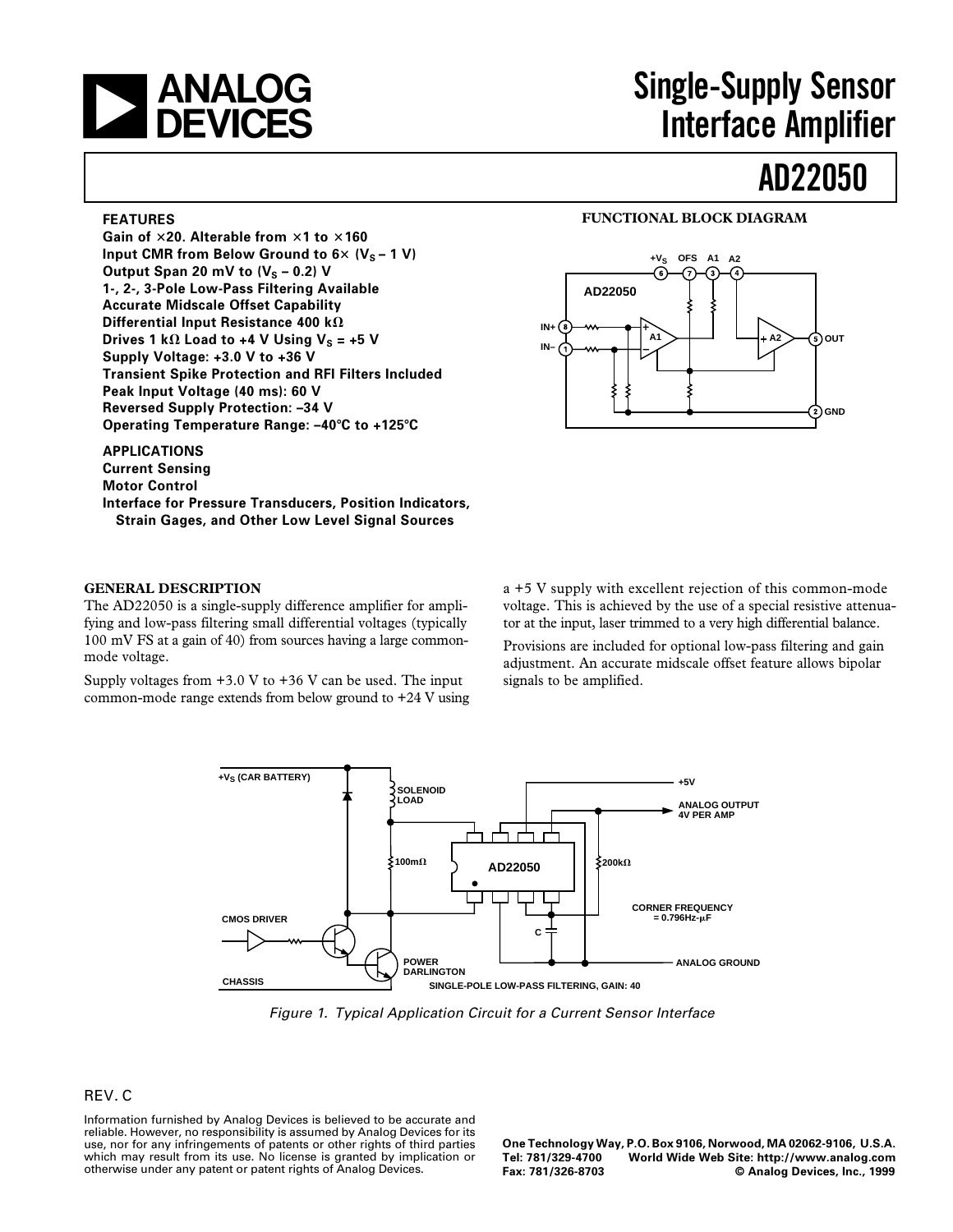# $AD22050-SPECIFICATIONS$  (T<sub>A</sub> = +25°C, V<sub>S</sub> = +5 V, and V<sub>CM</sub> = 0, R<sub>L</sub> = 10 k $\Omega$  unless otherwise noted)

| Parameter             |                                       | <b>Test Conditions</b>               | Min     | Typ       | <b>Max</b>   | <b>Units</b>        |
|-----------------------|---------------------------------------|--------------------------------------|---------|-----------|--------------|---------------------|
| INPUTS (Pins 1 and 8) |                                       |                                      |         |           |              |                     |
| $+CMR$                | Positive Common-Mode Range            | $T_A = T_{MIN}$ to $T_{MAX}$         |         |           | $+24$        | V                   |
| $-CMR$                | Negative Common-Mode Range            | $T_A = T_{MIN}$ to +85°C             | $-1.0$  |           |              | V                   |
| CMRR <sub>IF</sub>    | Common-Mode Rejection Ratio           | $f \leq 10$ Hz                       | 80      | 90        |              | dB                  |
| CMRR <sub>HF</sub>    | Common-Mode Rejection Ratio           | $f = 10$ kHz                         | 60      | 75        |              | dB                  |
| $R_{INCM}$            | Common-Mode Input Resistances         | Pin 1 or Pin 8 to Pin 2              | 180     | 240       | 300          | $k\Omega$           |
| $R_{\text{MATCH}}$    | Matching of Resistances               |                                      |         | $\pm 0.5$ |              | $\frac{0}{0}$       |
| $R_{INDIFF}$          | Differential Input Resistance         | Pin 1 to Pin 8                       | 280     | 400       |              | $k\Omega$           |
| PREAMPLIFIER          |                                       |                                      |         |           |              |                     |
| $G_{CL}$              | Closed-Loop Gain <sup>1</sup>         |                                      | 9.7     | 10.0      | 10.3         |                     |
| $V_{O}$               | Output Voltage Range (Pin 3)          |                                      | $+0.01$ |           | $+4.8$       | V                   |
| $R_{\Omega}$          | Output Resistance <sup>2</sup>        |                                      | 97      | 100       | 103          | $k\Omega$           |
| <b>OUTPUT BUFFER</b>  |                                       |                                      |         |           |              |                     |
| $\rm G_{CL}$          | Closed-Loop Gain <sup>1</sup>         | $R_{LOAD} \ge 10 k\Omega$            | 1.94    | 2.0       | 2.06         |                     |
| $V_{O}$               | Output Voltage Range <sup>3</sup>     | $T_A = T_{MIN}$ to $T_{MAX}$         | $+0.02$ |           | $+4.8$       | V                   |
| $R_{O}$               | Output Resistance (Pin 5)             | $V_0 \ge 0.1$ V dc, $I_0 \le 1$ mA   |         | 2.0       |              | Ω                   |
| <b>OVERALL SYSTEM</b> |                                       |                                      |         |           |              |                     |
| G                     | Gain <sup>1</sup>                     | $V_0 \geq 0.1$ V dc                  | 19.9    | 20.0      | 20.1         |                     |
|                       | Over Temperature                      | $T_A = T_{MIN}$ to $T_{MAX}$         | 19.8    |           | 20.2         |                     |
| $V_{OS}$              | Input Offset Voltage <sup>4</sup>     |                                      | $-1$    | 0.03      | $\mathbf{1}$ | mV                  |
|                       | Over Temperature                      | $T_A = T_{MIN}$ to $T_{MAX}$         | $-3$    |           | 3            | $\rm mV$            |
| <b>OFS</b>            | Midscale Offset (Pin 7) Scaling       |                                      | 0.49    | 0.50      | 0.51         | V/V                 |
|                       | <b>Input Resistance</b>               | Pin 7 to Pin 2                       | 2.5     | 3.0       |              | $k\Omega$           |
| $I_{\rm osc}$         | Short-Circuit Output Current          | $T_A = T_{MIN}$ to $T_{MAX}$         | 7       | 11        | 25           | mA                  |
| $BW_{-3 dB}$          | $-3$ dB Bandwidth                     | $V_0$ = +1 V dc                      |         | 30        |              | kHz                 |
| <b>SR</b>             | Slew Rate                             |                                      |         | 0.2       |              | $V/\mu s$           |
| $N_{SD}$              | Noise Spectral Density <sup>3</sup>   | $f = 100$ Hz to 10 kHz               |         | 0.2       |              | $\mu V / \sqrt{Hz}$ |
| <b>POWER SUPPLY</b>   |                                       |                                      |         |           |              |                     |
| $V_S$                 | <b>Operating Range</b>                | $T_A = T_{MIN}$ to $T_{MAX}$         | 3.0     | 5         | 36           | V                   |
| $I_{S}$               | Quiescent Supply Current <sup>5</sup> | $T_A$ = +25°C, V <sub>s</sub> = +5 V |         | 200       | 500          | $\mu A$             |
| TEMPERATURE RANGE     |                                       |                                      |         |           |              |                     |
| $T_{OP}$              | <b>Operating Temperature Range</b>    |                                      | $-40$   |           | $+125$       | $\rm ^{\circ}C$     |

NOTES

<sup>1</sup>Specified for default mode, i.e., with no external components. The overall gain is trimmed to 0.5%, while the individual gains of A1 and A2 may be subject to a maximum ±3% tolerance. Note that the actual gain in a particular application can be modified by the use of external resistor networks.

 $^2$ The actual output resistance of A1 is only a few ohms, but access to this output, via Pin 3, is always through the resistor R12 (see Figure 16) which is 100 kΩ, trimmed to  $\pm 3\%$ .

<sup>3</sup>For  $V_{CM} \le 20$  V. For  $V_{CM} > 20$  V,  $V_{OL} \cong 1$  mV/V  $\times$  V<sub>CM</sub>.<br><sup>4</sup>Referred to the input (Pins 1 and 8)

<sup>4</sup>Referred to the input (Pins 1 and 8).

 $^{5}$ With V<sub>DM</sub> = 0 V. Differential mode signals are referred to as V<sub>DM</sub>, while V<sub>CM</sub> refers to common-mode voltages—see the section Product Description and Figure 3. All min and max specifications are guaranteed, although only those marked in **boldface** are tested on all production units at final test. Specifications subject to change without notice.

## **ORDERING GUIDE**

| Model         | <b>Temperature Range</b>            | <b>Package Descriptions</b> | <b>Package Options</b> |
|---------------|-------------------------------------|-----------------------------|------------------------|
| AD22050N      | $-40^{\circ}$ C to $+125^{\circ}$ C | Plastic DIP                 | $N-8$                  |
| AD22050R      | $-40^{\circ}$ C to $+125^{\circ}$ C | Plastic SOIC                | $SO-8$                 |
| AD22050R-Reel | $-40^{\circ}$ C to $+125^{\circ}$ C | Tape and Reel               | $SO-8^{\star}$         |

\*Quantities must be in increments of 2,500 pieces each.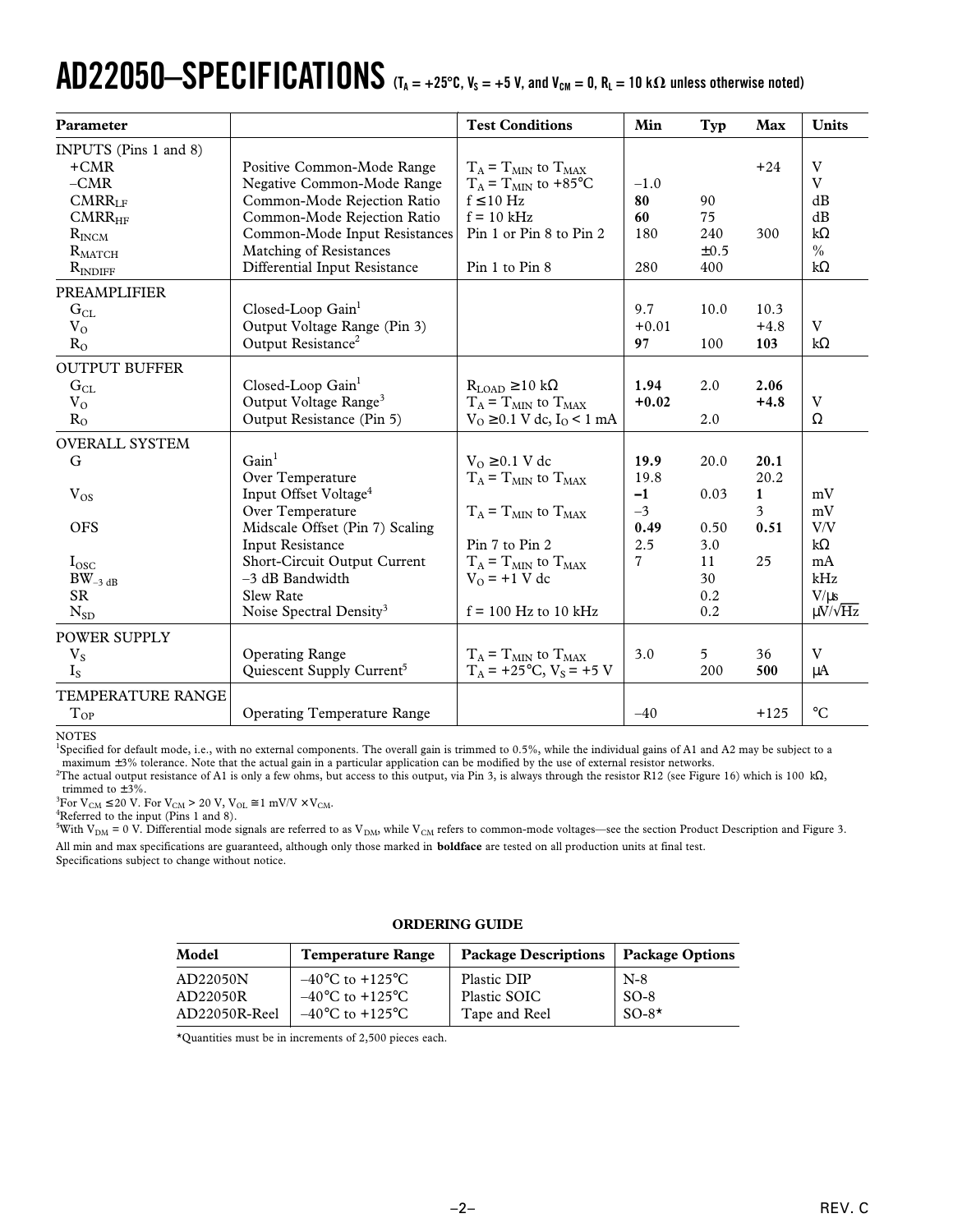**8 +IN 7 OFFSET 6 +VS 5 OUT**

**Plastic SOIC Package (SO-8)**

> **TOP VIEW (Not to Scale)**

**AD22050**

#### **ABSOLUTE MAXIMUM RATINGS\***

| Supply Voltage $\dots \dots \dots \dots \dots \dots \dots \dots +3.0$ V to +36 V |  |
|----------------------------------------------------------------------------------|--|
|                                                                                  |  |
|                                                                                  |  |
|                                                                                  |  |
| Operating Temperature $-40^{\circ}$ C to $+125^{\circ}$ C                        |  |
|                                                                                  |  |
|                                                                                  |  |
| Lead Temperature Range (Soldering 60 sec) $\dots \dots$ +300°C                   |  |

\*Stresses above those listed under Absolute Maximum Ratings may cause permanent damage to the device. This is a stress rating only; the functional operation of the device at these or any other conditions above those indicated in the operational sections of this specification is not implied. Exposure to absolute maximum rating conditions for extended periods may affect device reliability.

#### **CAUTION**

ESD (electrostatic discharge) sensitive device. Electrostatic charges as high as 4000 V readily accumulate on the human body and test equipment and can discharge without detection. Although the AD22050 features proprietary ESD protection circuitry, permanent damage may occur on devices subjected to high energy electrostatic discharges. Therefore, proper ESD precautions are recommended to avoid performance degradation or loss of functionality.



# **PRODUCT DESCRIPTION**

The AD22050 is a single-supply difference amplifier consisting of a precision balanced attenuator, a very low drift preamplifier and an output buffer amplifier (A1 and A2, respectively, in Figure 2). It has been designed so that small differential signals ( $V<sub>DM</sub>$  in Figure 3) can be accurately amplified and filtered in the presence of large common-mode voltages  $(V<sub>CM</sub>)$  without the use of any other active components.





The resistive attenuator network is situated at the input to the AD22050 (Pins 1 and 8), allowing the common-mode voltage at Pins 1 and 8 to be six times greater than that which can be tolerated by the actual input to A1. As a result, the input commonmode range extends to  $6\times$  (V<sub>S</sub> – 1 V).

Two small filter capacitors (not shown in Figure 2) have been included at the inputs of A1 to minimize the effects of any spurious RF signals present in the signal.

Internal feedback around A1 sets the closed-loop gain of the preamplifier to  $\times 10$  from the input pins; the output of A1 is connected to Pin 3 via a 100 kΩ resistor, which is trimmed to  $\pm$ 3% (R12 in Figure 2) to facilitate the low-pass filtering of the signal of interest (see Low-Pass Filtering section). The inclusion of an additional resistive network allows the output of A1 to be offset to an optional voltage of one half of that supplied to Pin 7; in many cases this offset would be  $+V<sub>S</sub>/2$  by tying Pin 7 to  $+V<sub>S</sub>$ 

(Pin 6), permitting the conditioning and processing of bipolar signals (see Strain Gage Interface section).

The output buffer A2 has a gain of  $\times 2$ , setting the precalibrated, overall gain of the AD22050, with no external components, to  $\times$ 20. (This gain is easily user-configurable—see Altering the Gain section for details.)

The dynamic properties of the AD22050 are optimized for interfacing to transducers; in particular, current sensing shunt resistors. Its rejection of large, high frequency, common-mode signals makes it superior to that of many alternative approaches. This is due to the very careful design of the input attenuator and the close integration of this highly balanced, high impedance system with the preamplifier.

#### **APPLICATIONS**

The AD22050 can be used wherever a high gain, single-supply differencing amplifier is required, and where a finite input resistance (240 kΩ to ground, 400 kΩ between differential inputs) can be tolerated. In particular, the ability to handle a commonmode input considerably larger than the supply voltage is frequently of value.

Also, the output can run down to within 20 mV of ground, provided it is not called on to sink any load current. Finally, the output can be offset to half of a full-scale reference voltage (with a tolerance of  $\pm 2\%$ ) to allow a bipolar input signal.

#### **ALTERING THE GAIN**

The gain of the preamplifier, from the attenuator input (Pins 1 and 8) to its output at Pin 3, is  $\times$ 10 and that of the output buffer, from Pin 4 to Pin 5, is  $\times 2$ , thus making the overall default gain  $\times 20$ . The overall gain is accurately trimmed (to within  $\pm 0.5$ %). In some cases, it may be desirable to provide for some variation in the gain; for example, in absorbing the scaling error of a transducer.

Figure 3 shows a general method for trimming the gain, either upward or downward, by an amount dependent on the resistor, R. The gain range, expressed as a percentage of the overall gain,

# **PIN CONFIGURATIONS**

**1 –IN 2 3 A1 4 A2**

**GND**

**Plastic Mini-DIP Package (N-8)**

> **TOP VIEW (Not to Scale)**

**AD22050**

**1 –IN 2 GND 3 A1**  $A2\sqrt{4}$ 

**5 A2 OUT**

**8 +IN 7 OFFSET 6 +VS**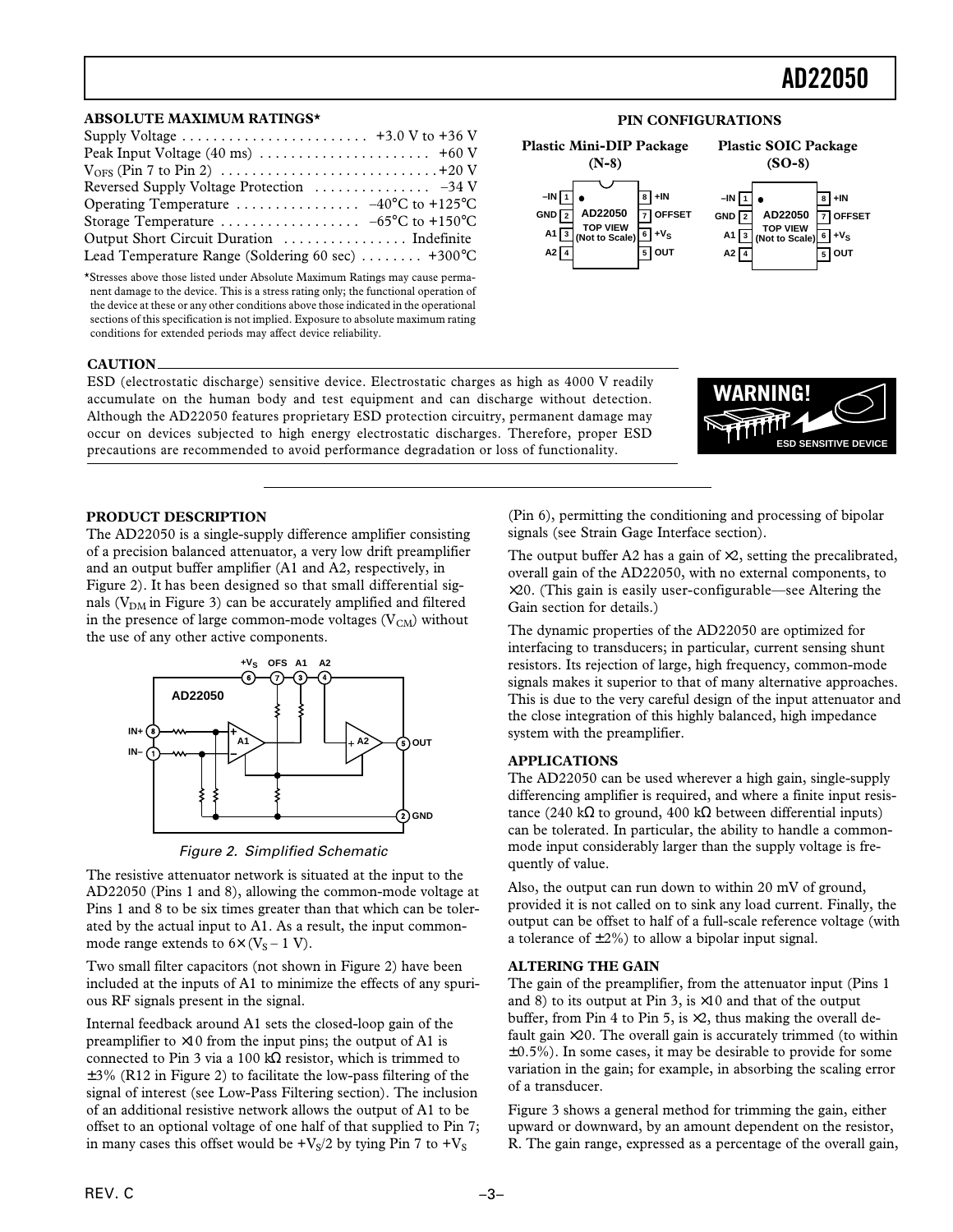is given by (10 M $\Omega$ /R)%. Thus, the adjustment range would be  $\pm 2\%$  for R = 5 MΩ;  $\pm$  10% for R = 1 MΩ, etc.



Figure 3. Altering Gain to Accommodate Transducer Scaling Error

In addition to the method above, another method may be used to vary the gain. Many applications will call for a gain higher than  $\times$ 20, and some require a lower gain. Both of these situations are readily accommodated by the addition of one external resistor, plus an optional potentiometer if gain adjustment is required (for example, to absorb a calibration error in a transducer).

**Decreasing the Gain.** See Figure 4. Since the output of the preamplifier has an output resistance of 100 kΩ, an external resistor connected from Pin 4 to ground will precisely lower the gain by a factor R/(100k+R). When configuring the AD22050 for any gain, the maximum input and the power supply being used should be considered, since either the preamplifier or the output buffer will reach its full-scale output (approximately  $V<sub>S</sub>$  – 0.2 V) with large differential input voltages. The input of the AD22050 is limited to no greater than  $(V - 0.2)/10$ , for overall gains less than 10, since the preamplifier, with its fixed gain of  $\times$ 10, reaches its full scale output before the output buffer. For  $V_s = 5$  V this is 0.48 V. For gains greater than 10, however, the swing at the buffer output reaches its full-scale first and limits the AD22050 input to  $(V<sub>S</sub> - 0.2)/G$ , where G is the overall gain. Increasing the power supply voltage increases the allowable maximum input. For  $V_S = 5$  V and a nominal gain of 20, the maximum input is 240 mV.

The overall bandwidth is unaffected by changes in gain using this method, although there may be a small offset voltage due to the imbalance in source resistances at the input to A2. In many cases this can be ignored but, if desired, can be nulled by inserting a resistor in series with Pin 4 (at "Point X" in Figure 4) of value 100 kΩ minus the parallel sum of R and 100 kΩ. For example, with  $R = 100 \text{ k}\Omega$  (giving a total gain of ×10), the optional offset nulling resistor is 50 kΩ.





**Increasing the Gain.** The gain can be raised by connecting a resistor from the output of the buffer amplifier (Pin 5) to its noninverting input (Pin 4) as shown in Figure 5. The gain is

now multiplied by the factor  $R/(R-100k)$ ; for example, it is doubled for R = 200 kΩ. Overall gains of up to  $\times$ 160 (R = 114 kΩ) are readily achievable in this way. Note, however, that the accuracy of the gain becomes critically dependent on resistor value at high gains. Also, the effective input offset voltage at Pins 1 and 8 (about six times the actual offset of A1) limits the part's use in very high gain, dc-coupled applications. The gain may be trimmed by using a fixed and variable resistor in series (see, for example, Figure 10).



Once again, a small offset voltage will arise from an imbalance in source resistances and the finite bias currents inherently present at the input of A2. In most applications this additional offset error (about 130  $\mu$ V at  $\times$ 40) will be comparable with the specified offset range and will therefore introduce negligible skew. It may, however, be essentially eliminated by the addition of a resistor in series with the parallel sum of R and 100 kΩ (i.e., at "Point X" in Figure 5) so the total series resistance is maintained at 100 kΩ. For example, at a gain of  $\times$ 30, when R = 300 kΩ and the parallel sum of R and 100 kΩ is 75 kΩ, the padding resistor should be 25 kΩ. A 50 kΩ pot would provide an offset range of about  $\pm 2.25$  mV referred to the output, or  $\pm$ 75 µV referred to the attenuator input. A specific example is shown in Figure 12.

#### **LOW-PASS FILTERING**

In many transducer applications it is necessary to filter the signal to remove spurious high frequency components, including noise, or to extract the mean value of a fluctuating signal with a peak-to-average ratio (PAR) greater than unity. For example, a full wave rectified sinusoid has a PAR of 1.57, a raised cosine has a PAR of 2 and a half wave sinusoid has a PAR of 3.14. Signals having large spikes may have PARs of 10 or more.

When implementing a filter, the PAR should be considered so the output of the AD22050 preamplifier (A1) does not clip before A2 does, since this nonlinearity would be averaged and appear as an error at the output. To avoid this error both amplifiers should be made to clip at the same time. This condition is achieved when the PAR is no greater than the gain of the second amplifier (2 for the default configuration). For example, if a PAR of 5 is expected, the gain of A2 should be increased to 5.

Low-pass filters can be implemented in several ways using the features provided by the AD22050. In the simplest case, a single-pole filter (20 dB/decade) is formed when the output of A1 is connected to the input of A2 via the internal 100 k $\Omega$  resistor by strapping Pins 3 and 4, and a capacitor added from this node to ground, as shown in Figure 6. The dc gain remains  $\times 20$ , and the gain trim shown in Figure 3 may still be used. If a resistor is added across the capacitor to lower the gain, the corner frequency will increase; it should be calculated using the parallel sum of the resistor and 100 kΩ.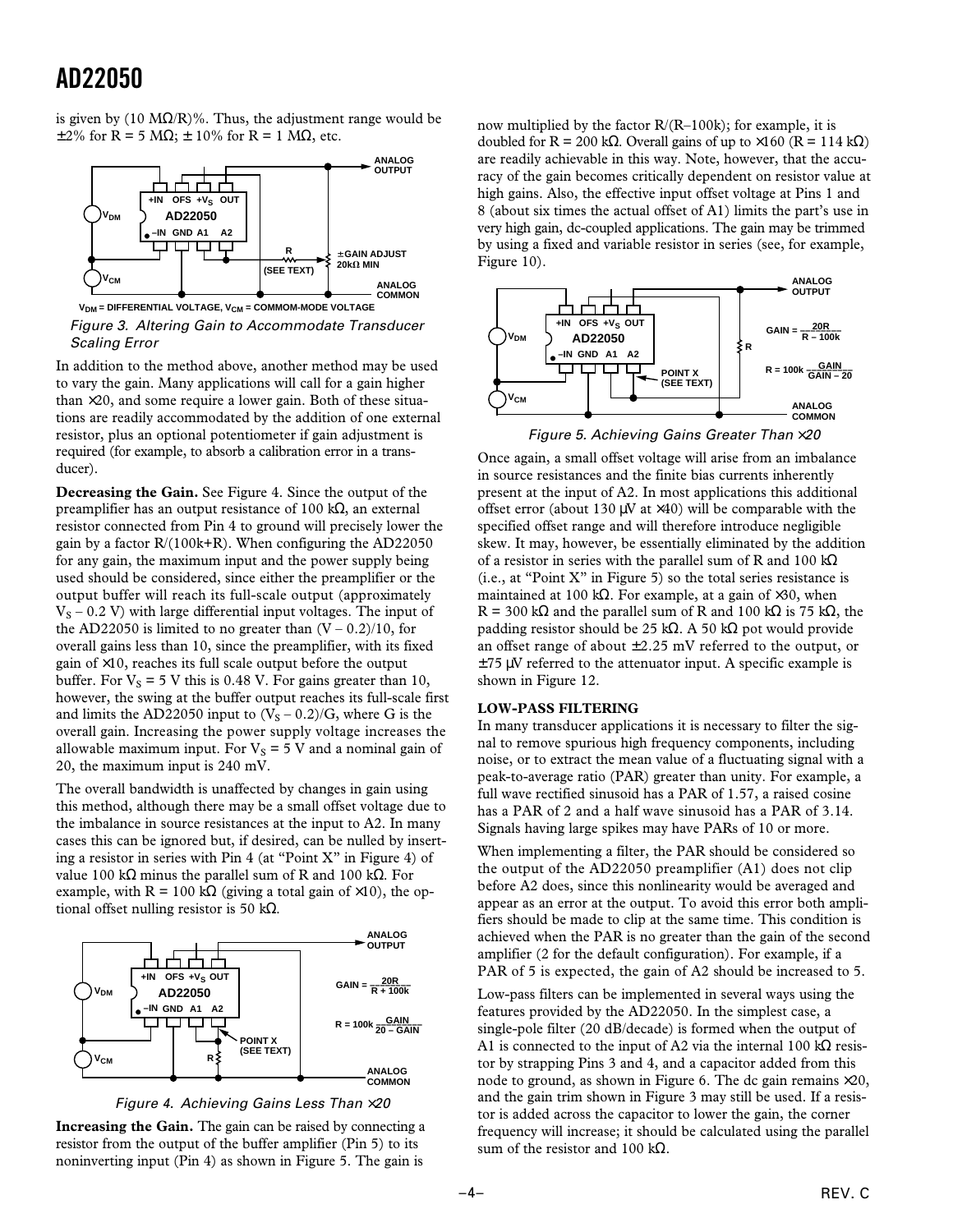

Figure 6. Connections for Single-Pole, Low-Pass Filter

If the gain is raised using a resistor, as shown in Figure 5, the corner frequency is lowered by the same factor as the gain is raised. Thus, using a resistor of 200 k $\Omega$  (for which the gain would be doubled) the corner frequency is now 0.796 Hz- $\mu$ F, (0.039 µF for a 20 Hz corner).



Figure 7. Connections for Conveniently Scaled, Two-Pole, Low-Pass Filter

A two-pole filter (with a roll-off of 40 dB/decade) can be implemented using the connections shown in Figure 7. This is a Sallen & Key form based on a  $\times 2$  amplifier. It is useful to remember that a two-pole filter with a corner frequency  $f_2$  and a one-pole filter with a corner at  $f_1$  have the same attenuation at the frequency  $(f_2^2/f_1)$ . The attenuation at that frequency is 40  $Log(f_2/f_1)$ . This is illustrated in Figure 8. Using the standard resistor value shown, and equal capacitors (in Figure 7), the corner frequency is conveniently scaled at 1 Hz-µF (0.05 µF for a 20 Hz corner). A maximally flat response occurs when the resistor is lowered to 196 k $\Omega$  and the scaling is then 1.145 HzµF. The output offset is raised by about 4 mV (equivalent to  $200 \mu V$  at the input pins).



Figure 8. Comparative Responses of One- and Two-Pole Low-Pass Filters

A three-pole filter (with roll-off 60 dB/decade) can be formed by adding a passive RC network at the output forming a real pole. A three-pole filter with a corner frequency  $f_3$  has the same attenuation a one-pole filter of corner  $f_1$  has at a frequency  $\sqrt{f_3^3/f_1}$ , where the attenuation is 30 Log ( $f_3/f_1$ ) (see the graph in Figure 9). Using equal capacitor values, and a resistor of 160 kΩ, the corner-frequency calibration remains 1 Hz-µF.



Figure 9. Comparative Responses of One- and Three-Pole Low-Pass Filters

## **CURRENT SENSOR INTERFACE**

A typical automotive application making use of the large common-mode range is shown in Figure 10.



## Figure 10. Current Sensor Interface. Gain Is ×40, Single-Pole Low-Pass Filtering

The current in a load, here shown as a solenoid, is controlled by a power transistor that is either cut off or saturated by a pulse at its base; the duty-cycle of the pulse determines the average current. This current is sensed in a small resistor. The average differential voltage across this resistor is typically 100 mV, although its peak value will be higher by an amount that depends on the inductance of the load and the control frequency. The common-mode voltage, on the other hand, extends from roughly 1 V above ground, when the transistor is saturated, to about 1.5 V above the battery voltage, when the transistor is cut off and the diode conducts.

If the maximum battery voltage spikes up to  $+20$  V, the commonmode voltage at the input can be as high as 21.5 V. This can be measured using even a +5 V supply for the AD22050.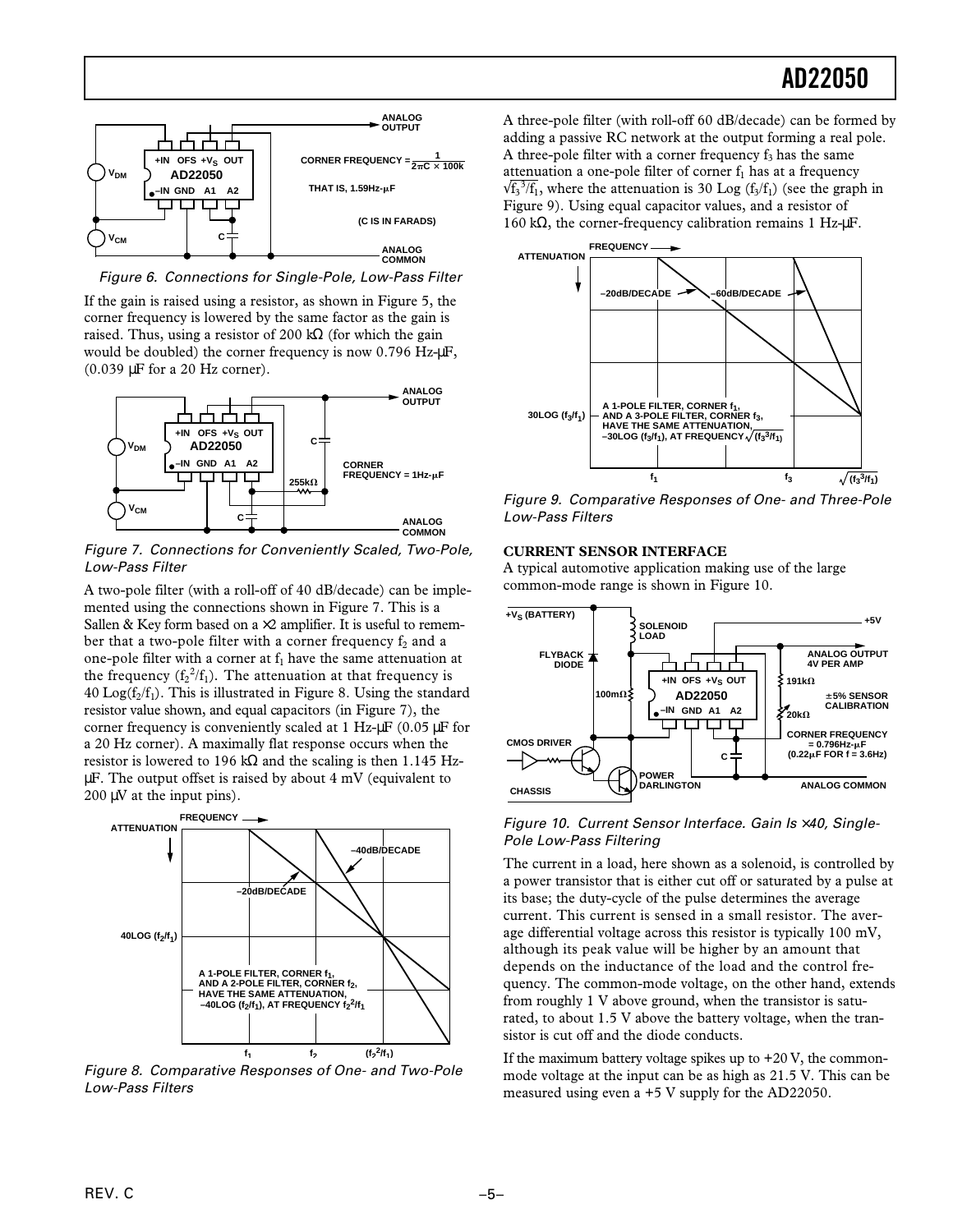To produce a full-scale output of  $+4$  V, a gain  $\times 40$  is used, adjustable by  $\pm$  5% to absorb the tolerance in the sense resistor. There is sufficient headroom to allow at least a 10% overrange (to +4.4 V). The roughly triangular voltage across the sense resistor is averaged by a single-pole low-pass filter, here set with a corner frequency of  $f_c = 3.6$  Hz, which provides about 30 dB of attenuation at 100 Hz. A higher rate of attenuation can be obtained by a two-pole filter having  $f_C = 20$  Hz, as shown in Figure 11. Although this circuit uses two separate capacitors, the total capacitance is less than half that needed for the single-pole filter.



Figure 11. Illustration of Two-Pole Low-Pass Filtering

## **STRAIN GAGE INTERFACE: MIDSCALE OFFSET FEATURE**

The AD22050 can be used to interface a strain gage to a subsequent process where only a single supply voltage is available. In this application, the midscale offset feature is valuable, since the output of the bridge may have either polarity. Figure 12 shows typical connections.



Figure 12. Typical Connections for a Strain Gage Interface Using the Offset Feature

The offset is obtained by connecting Pin 7 (OFS) to the supply voltage. In this way, the output of the AD22050 is centered to midway between the supply and ground. In many systems the supply will also serve as the reference voltage for a subsequent A/D converter. Alternatively, Pin 7 may be tied to the reference voltage from an independent source. The AD22050 is trimmed to guarantee an accuracy of  $\pm 2\%$  on the 0.5 ratio between the voltage on Pin 7 and the output.

An ac excitation of up to  $\pm 2$  V can also be used because the common-mode range of the  $AD22050$  extends to  $-1$  V. Assuming a full-scale bridge output ( $V_G$ ) of  $\pm 10$  mV, a gain of  $\times 100$ might be used to provide an output of  $\pm 1$  V (a full-scale range of  $+1.5$  V to  $+3.5$  V). This gain is achieved using the method discussed in connection with Figure 5. Note that the gainsetting resistor does not affect the accuracy of the midscale offset. (However, if the gain were lowered, using a resistor to ground, this offset would no longer be accurate.) A  $V_{OS}$  nulling pot is included for illustrative purposes. One-, two- and threepole filtering can also be implemented, as discussed in the Low-Pass Filtering section.

# **Using the Midscale Offset Feature**

Figure 13 shows a more detailed schematic of the output amplifier A2. Because this is a single supply device, the output stage has no pull-down transistor. Such a transistor would limit the minimum output to several hundred millivolts above ground. When using the AD22050 in unipolar mode (Pin 7 grounded), the resistors making up the feedback network also act as a pull-down for the output stage.



Figure 13. Detailed Schematic of Output Amplifier A2

If the output is called upon to source current (not sink), then it can swing almost completely to ground (within 20 mV). However, if the offset pin is connected to some positive voltage source, this source will "pull up" the output voltage, thereby limiting the minimum output swing. With no external load the minimum output voltage possible is  $V_{OFS}/2$ . For example, if Pin 7 is connected to +5 V, the minimum output voltage is equal to the offset voltage of 2.5 V. By adding an additional load, as shown, the output swing toward ground can be extended.

The relationship is described by:

$$
V_{OUT} > \frac{1}{2} V_{OFS} \frac{R_L}{R_L + 20 \, k \Omega^{\star}}
$$

\*This 20 kΩ resistor is internal to the AD22050 and can vary by  $\pm 30\%$ .

where  $R_L$  is an externally applied load resistor. However,  $R_L$ cannot be made arbitrarily small since this would require excessive current from the output. The output current should be limited to 5 mA total.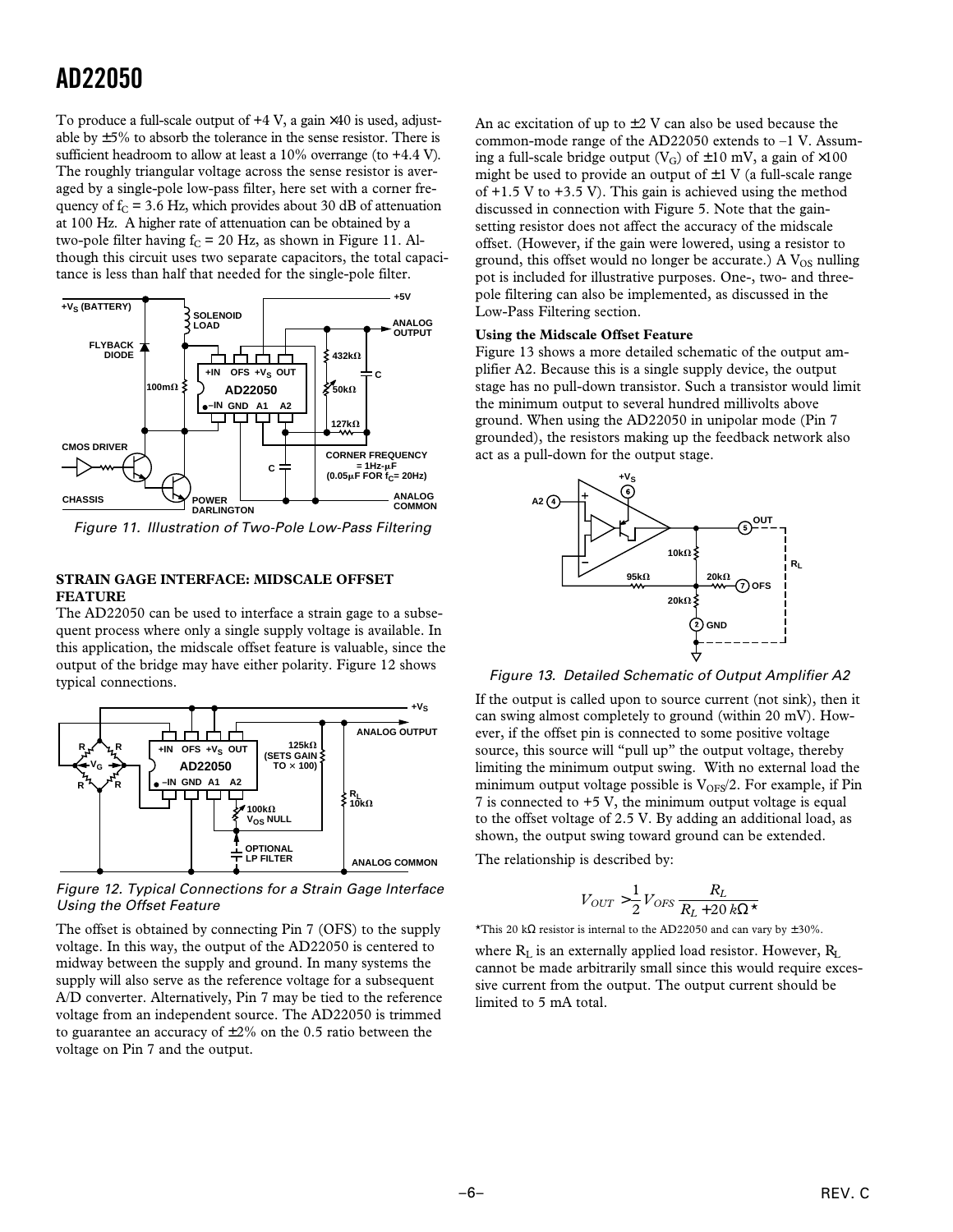# **APPLICATION HINTS**

### **Frequency Compensation**

As are all closed-loop op amp circuits, the AD22050 is sensitive to capacitive loading at its output. However, the AD22050 is sensitive at higher output voltages due to nonlinear effects in the rail-to-rail design of the buffer amplifier (A2). In this amplifier the output stage gain increases with increasing output voltage. This behavior does not affect dc parameters such as gain accuracy or linearity; however, it can compromise ac stability. When operating from a power supply of 5 V or less (and, therefore,  $V_{\text{OUT}}$  < 5 V), the AD22050 can drive capacitive loads up to 25 pF with no external components. When operating at higher supply voltages (which are associated with higher output voltages) and/or driving larger capacitive loads, an external compensation network should be used. Figure 14 shows an R-C "snubber" circuit loading the output of the AD22050.

This combination, in conjunction with the internal 20 kΩ resistance, forms a lag network. This network attenuates the openloop gain of the amplifier at higher frequencies. The ratio of R<sub>LAG</sub> to the load seen by the AD22050 determines the high frequency attenuation seen by the op amp. If  $R_{IAG}$  is made 1/ 20th of the total load resistance (≈20 k $\Omega$ ||R<sub>I</sub>), then 26 dB of attenuation is obtained at higher frequencies. The capacitor (CLAG) is used to control the frequency of the compensation network. It should be set to form a 5 µs time constant with the resistor  $(R<sub>LAG</sub>)$ . Table I shows the recommended values of  $R_{\text{LAG}}$  and  $C_{\text{LAG}}$  for various values of external load resistor  $R_{\text{L}}$ . Ten percent tolerance on these components is acceptable.

Alternatively, the signal may be taken from the midpoint of  $R_{\text{LAG}}$ – $C_{\text{LAG}}$ . This output is particularly useful when driving CMOS analog-to-digital converters. For more information see the section Driving Charged Redistributed A/D Converters.

Note that when implementing this network large signal response is compromised. This occurs because there is no active pull-down and the lag capacitor must discharge through the internal feedback resistor (20 kΩ) giving a fairly long-time constant. For example if  $C_{LAG} = 0.01 \mu F$ , the large signal negative slew characteristic is a decaying exponential with a time constant of  $\approx$  200 µs.

**Table I. Compensation Components vs. External Load Resistor**

| $\mathbf{R}_{\mathrm{I}}$ | $R_{LAG}$    | $C_{LAG}$                  |
|---------------------------|--------------|----------------------------|
| $>100 \text{ k}\Omega$    | $470 \Omega$ | $0.01 \mu F$               |
| 50 k $\Omega$             | $390 \Omega$ | $0.01 \mu F$               |
| $20 \text{ k}\Omega$      | $270 \Omega$ | $0.047 \,\mathrm{\upmu F}$ |
| $10 k\Omega$              | $200 \Omega$ | $0.047 \,\mathrm{\upmu F}$ |
| 5 k $\Omega$              | $100 \Omega$ | $0.1 \mu F$                |
| 2 k $\Omega$              | $47 \Omega$  | $0.22 \mu F$               |

## **Driving Charge Redistribution A/D Converters**

When driving CMOS ADCs, such as those embedded in popular microcontrollers, the charge injection  $(\Delta Q)$  can cause a significant deflection in the AD22050 output voltage. Though generally of short duration, this deflection may persist until after the sample period of the ADC has expired. It is due to the relatively high open-loop output impedance of the AD22050. The effect can be significantly reduced by including the same R-C network recommended for improving stability (see Frequency Compensation section). The large capacitor in the lag

network helps to absorb the additional charge, effectively lowering the high frequency output impedance of the AD22050. For these applications the output signal should be taken from the midpoint of the  $R_{LAG}$ – $C_{LAG}$  combination as shown in Figure 15.

Since the perturbations from the analog-to-digital converter are small, the output of the AD22050 will appear to be a low impedance. The transient response will, therefore, have a time constant governed by the product of the two lag components,  $C_{LAG} \times R_{LAG}$ . For the values shown in Figure 15, this time constant is programmed at approximately 10 µs. Therefore, if samples are taken at several tens of microseconds or more, there will be negligible "stacking up" of the charge injections.



Figure 14. Using an R-C Network for Compensation



Figure 15. Recommended Circuit for Driving CMOS A/D **Converters** 

## **UNDERSTANDING THE AD22050**

Figure 16 shows the main elements of the AD22050. The signal inputs at Pins 1 and 8 are first applied to dual resistive attenuators R1 through R4, whose purpose is to reduce the commonmode voltage at the input to the preamplifier. The attenuated signal is then applied to a feedback amplifier based on the very low drift op amp, A1. The differential voltage across the inputs is accurately amplified in the presence of common-mode voltages of many times the supply voltage. The overall commonmode response is minimized by precise laser trimming of R3 and R4, giving the AD22050 a common-mode rejection ratio (CMRR) of at least 80 dB (10,000:1).

The common-mode range of A1 extends from slightly below ground to 1 V below  $+V_S$  (at the minimum temperature of  $-40^{\circ}$ C). Since an attenuation ratio of about 6 is used, the input common-mode range is  $-1$  V to  $+24$  V using a  $+5$  V supply. Small filter capacitors C1 and C2 are included to minimize the effects of spurious RF signals at the inputs, which might cause dc errors due to the rectification effects at the input to A1. At high frequencies, even a small imbalance in these components would seriously degrade the CMRR, so a special high frequency trim is also carried out during manufacture.